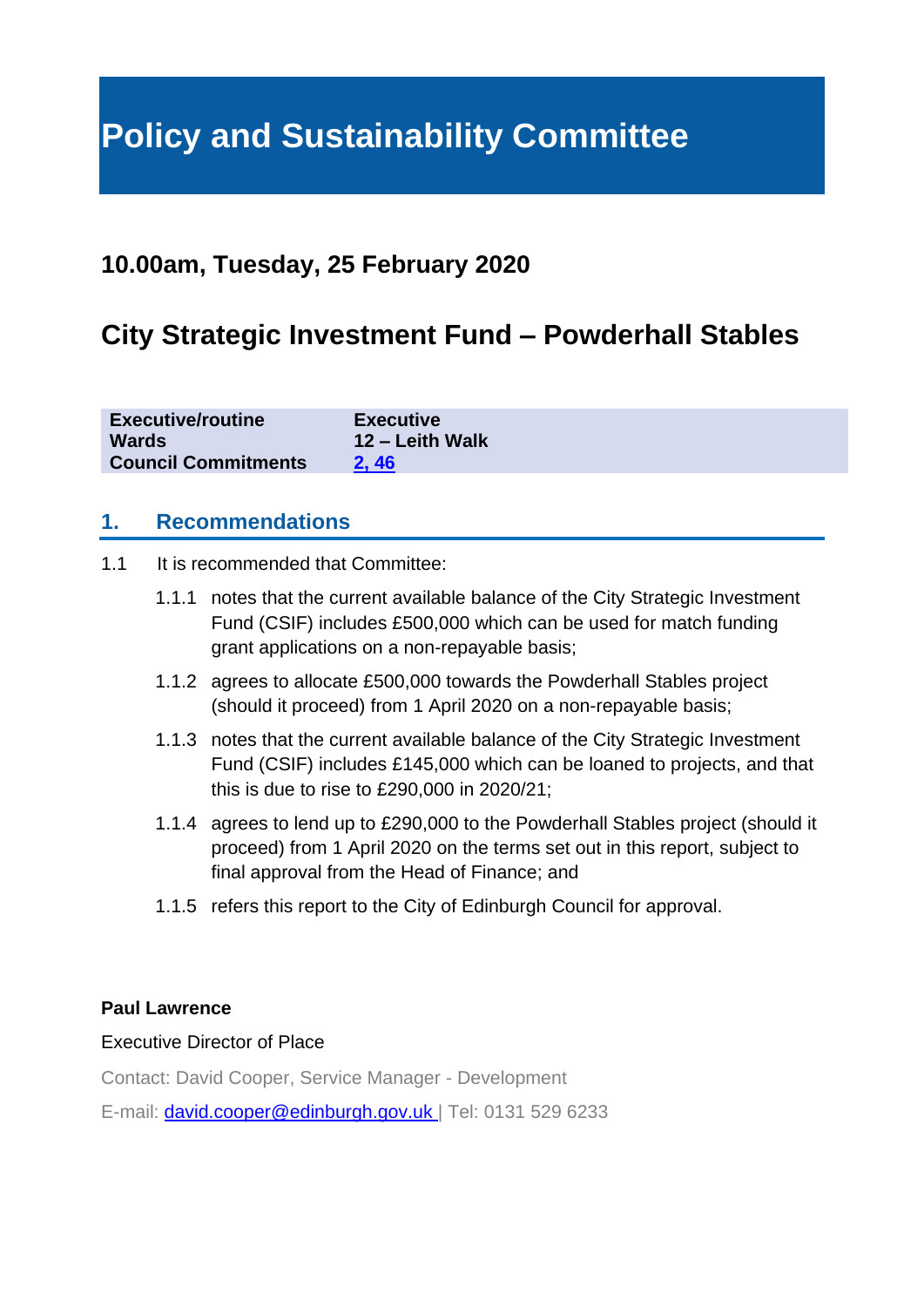**Report**

# **City Strategic Investment Fund – Powderhall Stables**

### **2. Executive Summary**

2.1 This report proposes allocating up to £790,000 from the CSIF to the Powderhall Stables project from 1 April 2020, subject to it securing a grant of £1.21m from the Scottish Government's Regeneration Capital Grant Fund (RCGF). £500,000 of this would be on a non-repayable basis, while up to £290,000 would be a repayable loan on the terms set out in this report.

### **3. Background**

- 3.1 On [7 February 2013,](https://democracy.edinburgh.gov.uk/CeListDocuments.aspx?CommitteeId=150&MeetingId=956&DF=07%2f02%2f2013&Ver=2) the Council approved the creation of the CSIF to "create new development opportunities, support business innovation, deliver jobs and promote economic growth in Edinburgh". It is an evergreen fund which provides debt and equity finance for projects delivering a return on investment. The Council agreed to capitalise the CSIF with £7.5m. An investment strategy for the fund was agreed by the Economy Committee on [29 April 2014.](https://democracy.edinburgh.gov.uk/CeListDocuments.aspx?CommitteeId=276&MeetingId=1943&DF=29%2f04%2f2014&Ver=2) On [7 June 2018,](https://democracy.edinburgh.gov.uk/CeListDocuments.aspx?CommitteeId=287&MeetingId=2520&DF=07%2f06%2f2018&Ver=2) updated repayment terms for the CSIF were agreed by the Housing and Economy Committee.
- 3.2 To date, CSIF funding has been committed for the following projects:
	- 3.2.1 East Hermiston Business Park, a 1,587sqm industrial park in Sighthill. £2,141,491 to fund the development was approved by the Economy Committee on [28 April 2015](https://democracy.edinburgh.gov.uk/CeListDocuments.aspx?CommitteeId=276&MeetingId=1950&DF=28%2f04%2f2015&Ver=2) and by the City of Edinburgh Council on [28](https://democracy.edinburgh.gov.uk/CeListDocuments.aspx?CommitteeId=150&MeetingId=981&DF=28%2f05%2f2015&Ver=2)  [May 2015.](https://democracy.edinburgh.gov.uk/CeListDocuments.aspx?CommitteeId=150&MeetingId=981&DF=28%2f05%2f2015&Ver=2) The Business Park was completed in September 2017 and is now projected to generate £145,000 of rental income for the Council annually with full repayment in 2032/33, following which the Business Park will provide additional income for the Council. The current balance remaining to be repaid to the Council is £1,802,916.
	- 3.2.2 Replacement Meadowbank Stadium to RIBA stage 4. £700,000 to fund this design was approved by the City of Edinburgh Council on [10 March](https://democracy.edinburgh.gov.uk/CeListDocuments.aspx?CommitteeId=150&MeetingId=990&DF=10%2f03%2f2016&Ver=2)  [2016.](https://democracy.edinburgh.gov.uk/CeListDocuments.aspx?CommitteeId=150&MeetingId=990&DF=10%2f03%2f2016&Ver=2) The allocation was to be repaid to the CSIF by realigning the future Capital Investment Programme. Following approval by Council for the Meadowbank Stadium project to proceed, this funding was not required as originally envisaged.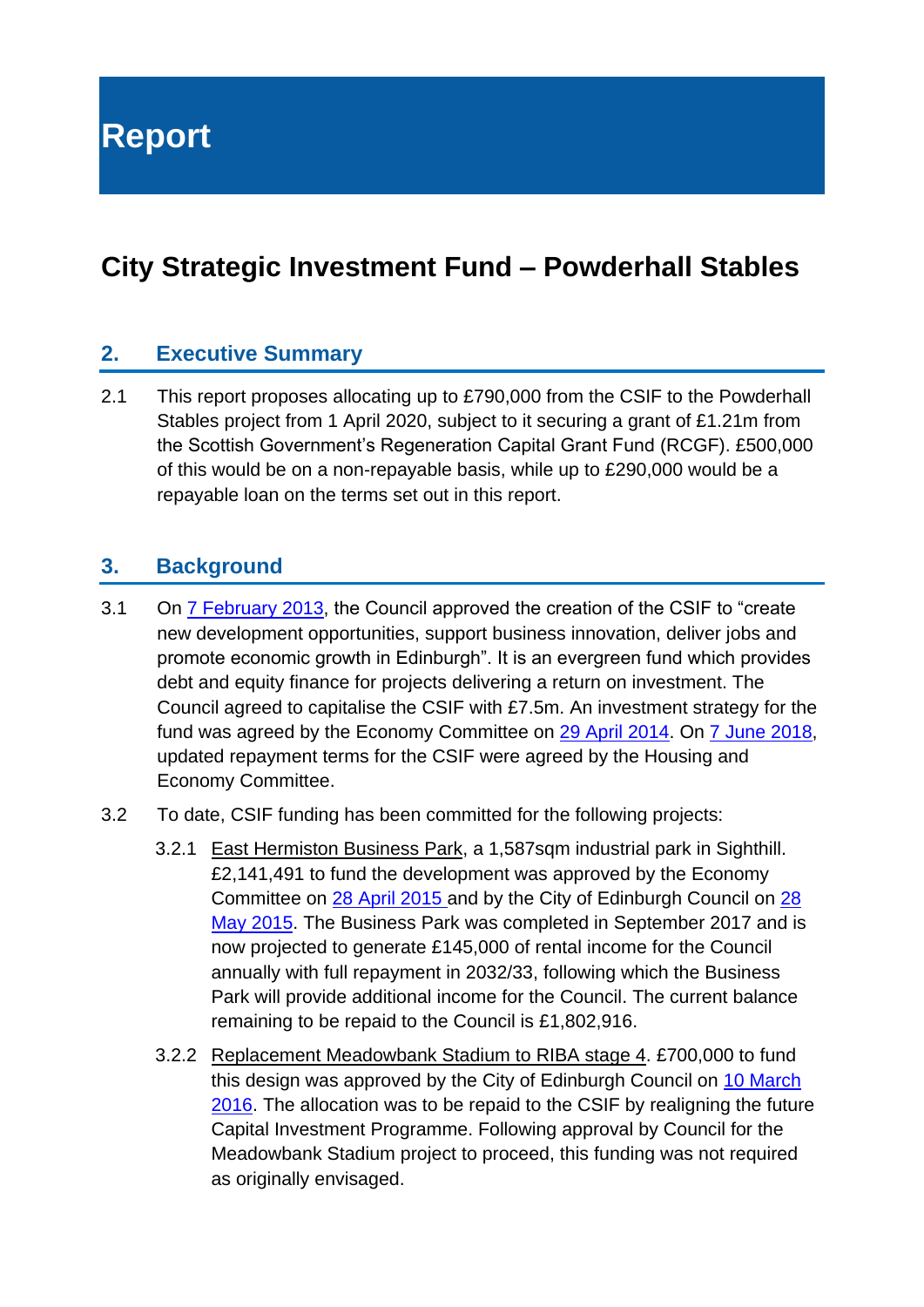- 3.2.3 Cash flow issues arising as part of the closure of The EDI Group Limited ("EDI"). It was agreed by the Housing and Economy Committee on [7](https://democracy.edinburgh.gov.uk/CeListDocuments.aspx?CommitteeId=287&MeetingId=2516&DF=07%2f09%2f2017&Ver=2)  [September 2017](https://democracy.edinburgh.gov.uk/CeListDocuments.aspx?CommitteeId=287&MeetingId=2516&DF=07%2f09%2f2017&Ver=2) and by the City of Edinburgh Council on [31 May 2018](https://democracy.edinburgh.gov.uk/CeListDocuments.aspx?CommitteeId=150&MeetingId=1015&DF=31%2f05%2f2018&Ver=2) to allocate £1m for any cash flow issues arising from the closure of EDI. After the EDI cash balance strengthened, this funding was no longer required and the money was released back into the CSIF.
- 3.2.4 Design of the tram extension to Newhaven up to RIBA stage 2. The commencement of stage 2 design funded by £2m from CSIF was approved by the Transport and Environment Committee on [4 September](https://democracy.edinburgh.gov.uk/CeListDocuments.aspx?CommitteeId=136&MeetingId=4751&DF=04%2f09%2f2017&Ver=2)  [2017](https://democracy.edinburgh.gov.uk/CeListDocuments.aspx?CommitteeId=136&MeetingId=4751&DF=04%2f09%2f2017&Ver=2) (in the report CSIF is referred to as the Strategic Priorities Fund) with the City of Edinburgh Council giving final approval on 21 September [2017.](https://democracy.edinburgh.gov.uk/CeListDocuments.aspx?CommitteeId=150&MeetingId=1007&DF=21%2f09%2f2017&Ver=2) The City of Edinburgh Council agreed on [14 March 2019](https://democracy.edinburgh.gov.uk/CeListDocuments.aspx?CommitteeId=150&MeetingId=1024&DF=14%2f03%2f2019&Ver=2) that the tram line would be extended to Newhaven. As reported to the Housing and Economy Committee on [21 March 2019](https://democracy.edinburgh.gov.uk/CeListDocuments.aspx?CommitteeId=287&MeetingId=4954&DF=21%2f03%2f2019&Ver=2) the repayment of the £2m allocated from the CSIF for design costs will not be repaid until the extended tram line is operational and generating a surplus, which is expected to be in 2025/26.
- 3.2.5 Refurbishment of Powderhall Stables as work space and community space. £500,000 towards this refurbishment was agreed by the Housing and Economy Committee on [22 March 2018](https://democracy.edinburgh.gov.uk/CeListDocuments.aspx?CommitteeId=287&MeetingId=2519&DF=22%2f03%2f2018&Ver=2) and by the City of Edinburgh Council on [3 May 2018.](https://democracy.edinburgh.gov.uk/CeListDocuments.aspx?CommitteeId=150&MeetingId=1014&DF=03%2f05%2f2018&Ver=2) After the Council's bid to the Scottish Government's Regeneration Capital Grant Fund (RCGF) was unsuccessful, the project was unable to proceed, this funding was no longer required and the money was released back into the CSIF.
- 3.3 On [25 October 2019,](https://democracy.edinburgh.gov.uk/ieListDocuments.aspx?CId=135&MId=5254&Ver=4) the Policy and Sustainability Committee agreed to fundamental changes in the way the CSIF was used. The following allocations were made to the remaining CSIF budget:
	- 3.3.1 £2.15m was allocated for providing resources to deliver major developments at Edinburgh BioQuarter, Edinburgh Waterfront, and West Edinburgh. It was agreed that this would not be repaid to the CSIF.
	- 3.3.2 £500,000 was allocated for match funding external funding applications. It was agreed that this would also not be repaid to the CSIF.
	- 3.3.3 The remainder of the CSIF would continue to be used for repayable debt or equity investment for eligible projects.
- 3.4 On [21 November 2019,](https://democracy.edinburgh.gov.uk/ieListDocuments.aspx?CId=150&MId=410&Ver=4) the City of Edinburgh Council decided to reallocate £902,084 from the CSIF to unallocated reserves. Following this decision, the current unallocated balance of the CSIF currently stands at £145,000. This is projected to rise to £290,000 in 2020/21 upon the receipt of the next scheduled repayment from the East Hermiston Business Park.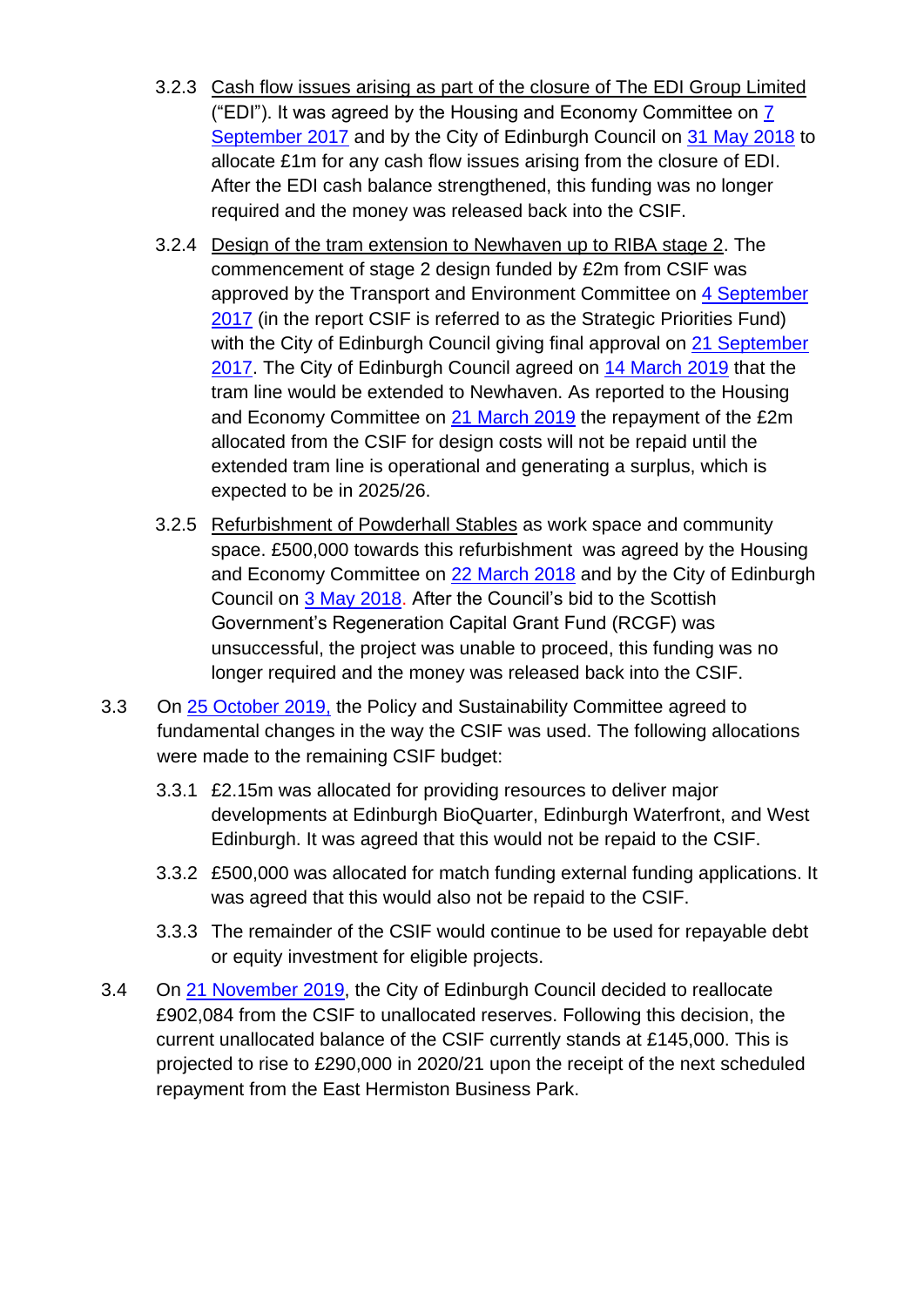# **4. Main report**

4.1 This report sets out a proposal to utilise up to £790,000 from the CSIF (£500,000 on a non-repayable basis and up to £290,000 on a loan basis) to support the refurbishment of Powderhall Stables and work and events space.

#### **Powderhall Stables**

- 4.2 Powderhall Stables refers to the former offices and stable block of the Powderhall Waste Transfer Station at 165 Broughton Road as shown in appendix 1. Built in 1893, it is a two-storey, 618sqm property in the Scots Baronial style. With architectural features including an archway entrance, bartizans, and ornate cast iron gates, it is a prominent feature on Broughton Road. It has been category 'B' listed since 1993. The building was originally used as offices for the adjacent waste incinerator plant and as stables for the horses that pulled the waste carts; latterly, it has been used as a staff facility for waste collection staff. The building is now over 120 years old and in poor condition. A condition survey carried out in 2017 returned a 'C' rating, indicating major defects. Multiple repairs are needed, including to the roof; stonework; ceilings; and doors and windows. The interior is highly dated and generally unsuited to contemporary occupier requirements.
- 4.3 Powderhall Waste Transfer Station was previously used to sort and compact waste prior to it being transferred to a landfill site at East Barns in East Lothian. The Waste Transfer Station was closed in late-2016 due to equipment failures and drainage issues. On [23 March 2017,](https://democracy.edinburgh.gov.uk/CeListDocuments.aspx?CommitteeId=140&MeetingId=2298&DF=23%2f03%2f2017&Ver=2) the Finance and Resources Committee approved the sale of the Waste Transfer Station to the Housing Revenue Account for housing-led redevelopment.
- 4.4 The Council made a bid to the 2019/20 round of the Scottish Government's RCGF for £1.06m towards the Powderhall Stables project. The bid was unsuccessful, but the Scottish Government provided feedback on the bid and encouraged the Council to resubmit the project.
- 4.5 On [29 August 2019,](https://democracy.edinburgh.gov.uk/ieListDocuments.aspx?CId=141&MId=434&Ver=4) the Housing, Homelessness and Fair Work Committee agreed to seek further funding for the refurbishment of the stable block.
- 4.6 It is proposed to restore Powderhall Stables as a hub providing workspaces and events space. Collective Architecture has prepared designs for the conversion of the building as shown in appendix 2. The project would aim to meet the strong demand for workspaces and function spaces in central Edinburgh. It is estimated that the building could support over 60 jobs if fully occupied.
- 4.7 The restoration of Powderhall Stables would provide a centre-point for the wider Powderhall redevelopment being taken forward by the Development and Regeneration Team. This is a mixed-tenure development of approximately 260 homes with potential to deliver a new nursery school, new public realm, and community growing areas. A Place Brief for the Powderhall development was approved by the Planning Committee on [12 December 2018;](https://democracy.edinburgh.gov.uk/CeListDocuments.aspx?CommitteeId=147&MeetingId=3716&DF=12%2f12%2f2018&Ver=2) the Place Brief states that "*bringing the stable block back into use and provision of a nursery*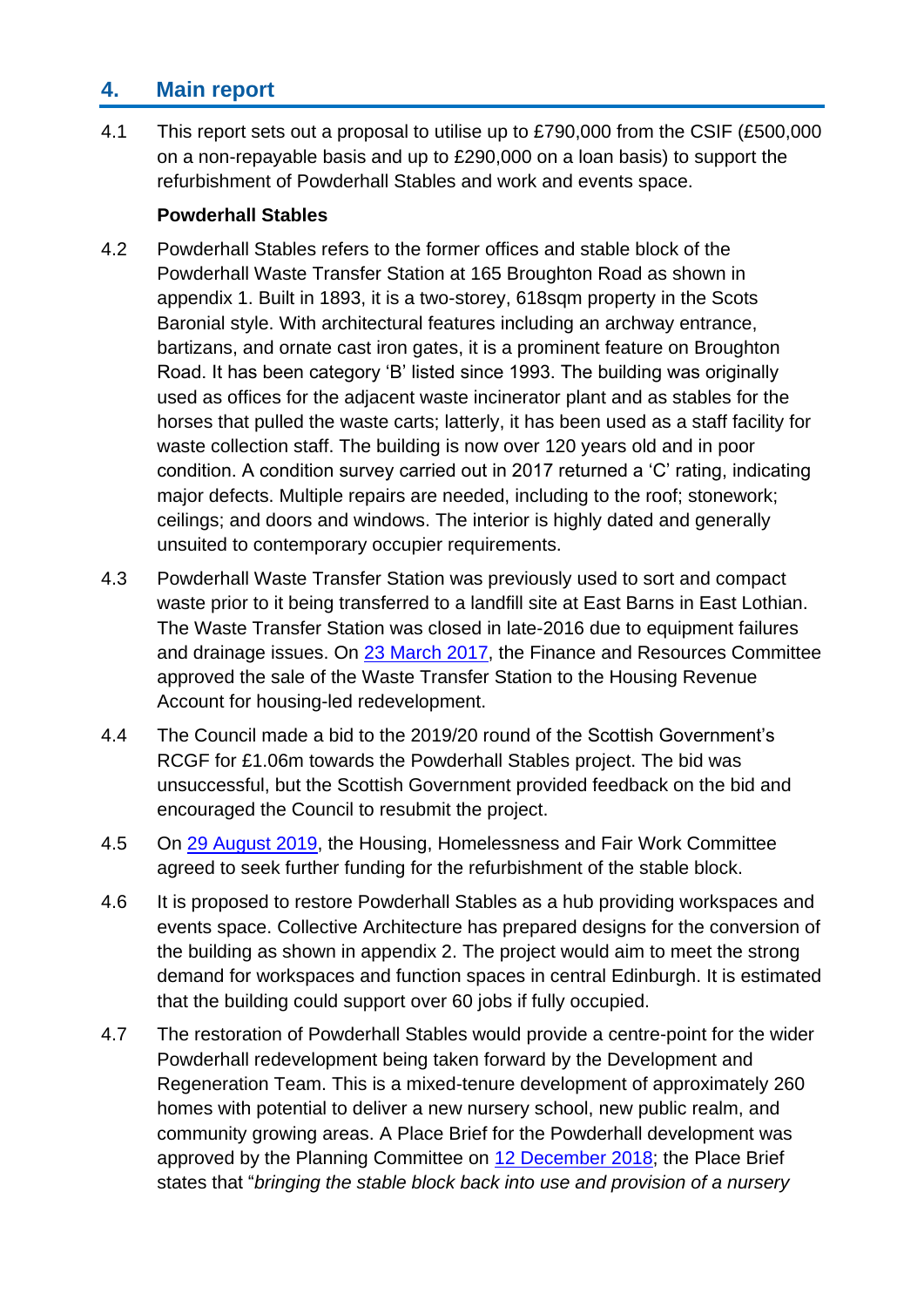*should be integral parts of the development proposals*" and that "*Consideration should be given to its future use as workspace/event space with potential community uses*."

4.8 The projected costs of refurbishing Powderhall Stables are circa £1.91m. The Council has made a bid to the 2020/21 round of the RCGF, this time for £1.21m, leaving a funding gap of circa £700,000. It is proposed to utilise the CSIF to bridge this funding gap, enabling the Powderhall Stables project to proceed if the RCGF grant can be secured. £500,000 of this would be on a non-repayable basis, while the remainder would be a loan to be repaid using rental income from the letting out of the building once refurbished.

### **5. Next Steps**

- 5.1 Should the Policy and Sustainability Committee agree the recommendations in this report, it will be referred to the City of Edinburgh Council for approval.
- 5.2 Should the bid be successful, it is anticipated that the Council would seek to commence the project during 2020/21.
- 5.3 Should the bid be unsuccessful, the project would be unable to proceed and the £790,000 would be released back to the CSIF.

### **6. Financial impact**

- 6.1 It is proposed to allocate £500,000 from the CSIF to the Powderhall Stables project on a non-repayable basis. This would leverage in grant income of £1.21m. Additionally, it is proposed to offer the project a loan facility of up to £290,000, to be repaid using income from renting out the building.
- 6.2 It is proposed that the CSIF loan of up to £290,000 would be repaid at 3% interest per annum. These terms would be subject to final approval by the Head of Finance.
- 6.3 Assuming a loan of £290,000 was taken out on these terms, with money drawn down in 2020/21, it is projected that the loan plus interest could be fully repaid in by 2029/30. Following this date, any rental income from Powderhall Stables would accrue to the General Fund.
- 6.4 Council officers will seek to reduce overall project costs via value engineering and to secure additional external funding where possible.

# **7. Stakeholder/Community Impact**

7.1 Significant community consultation has been undertaken in support of the wider Powderhall development proposals. This consultation has identified strong local support for the Powderhall Stables project.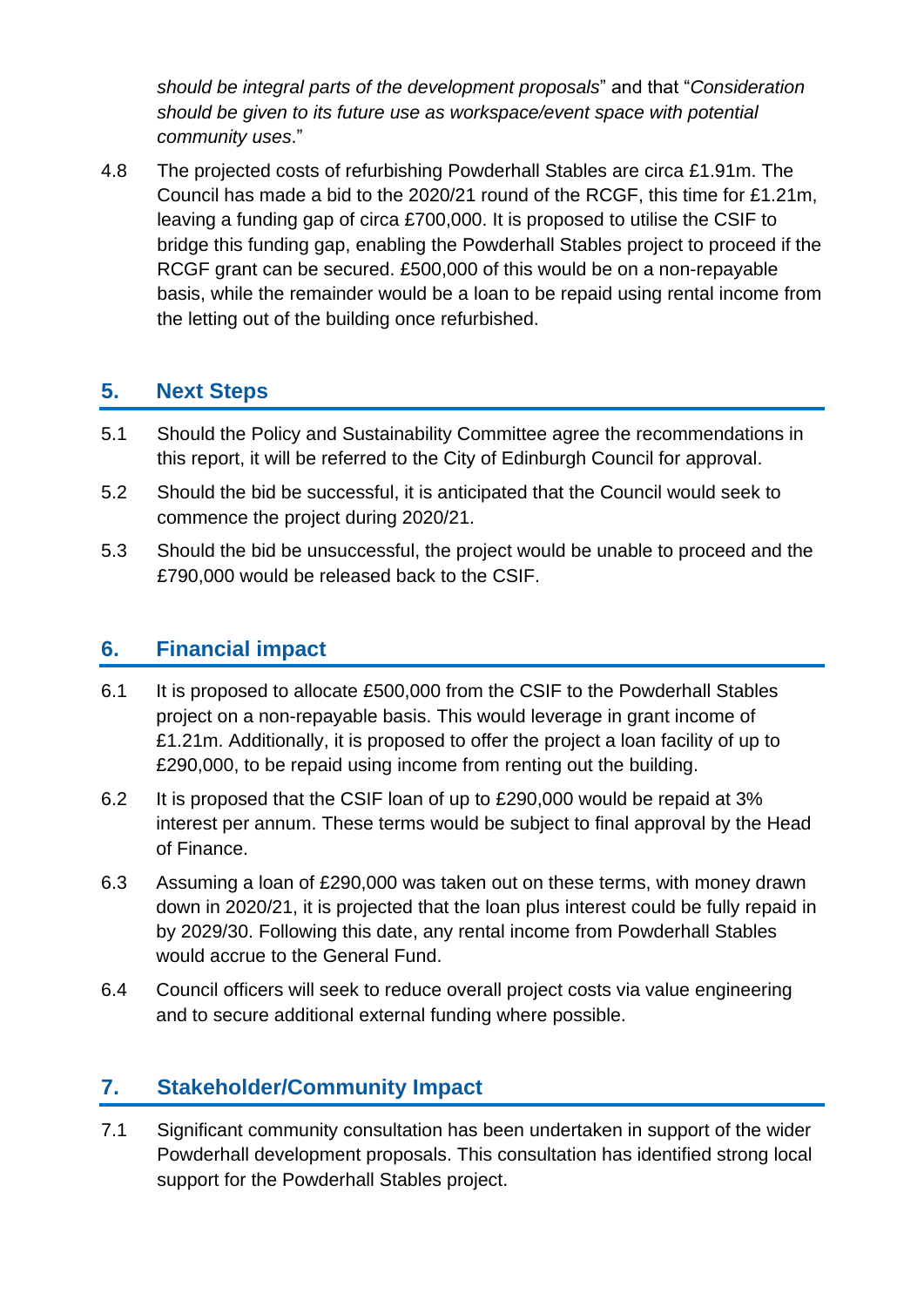# **8. Background reading/external references**

8.1 None.

# **9. Appendices**

- 9.1 Appendix 1 Powderhall Stables location plan
- 9.2 Appendix 2 Powderhall Stables proposed floor plans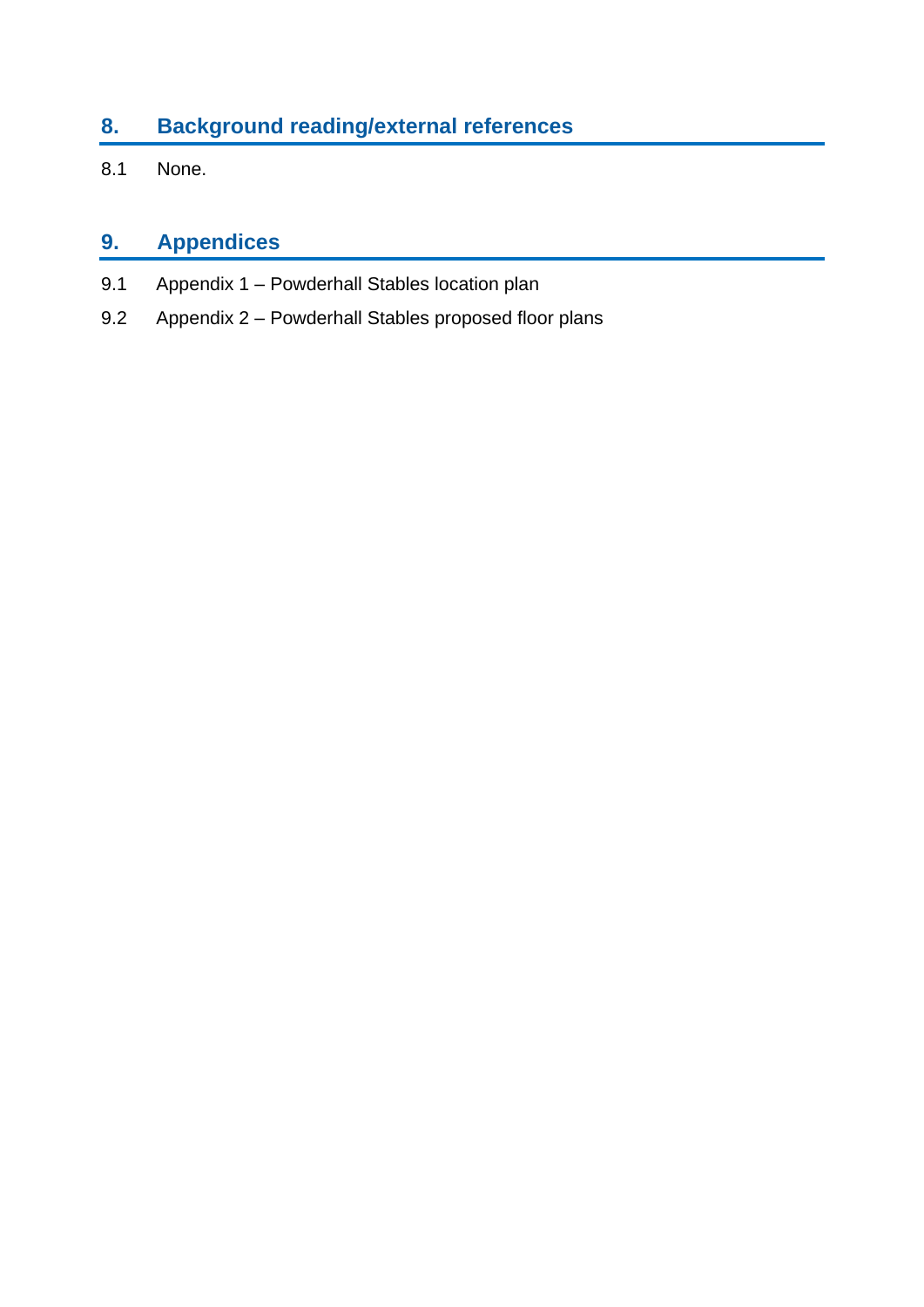

#### **9.1 Appendix 1 – Powderhall Stables location plan**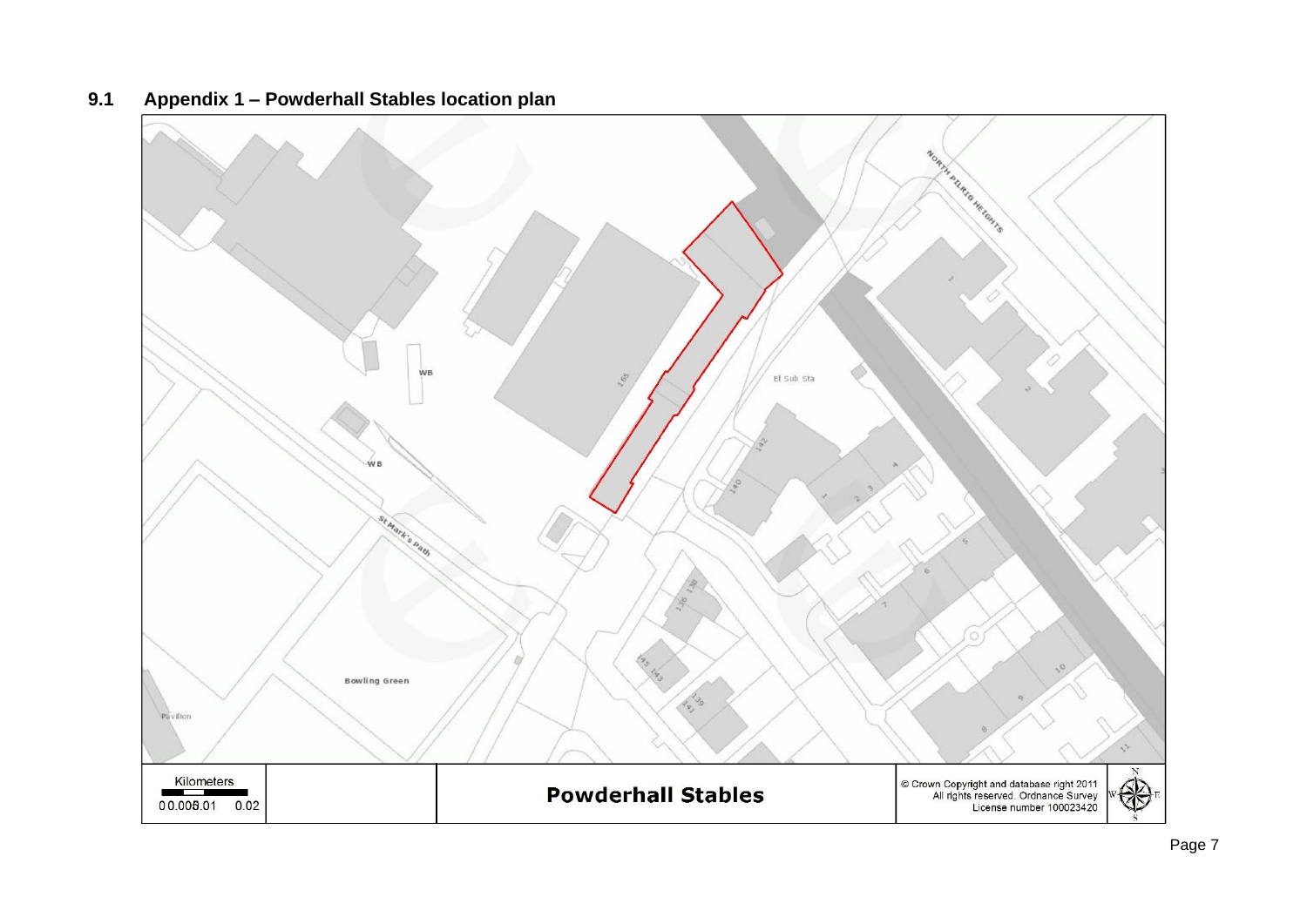#### **9.2 Appendix 2 – Powderhall Stables proposed floor plans**

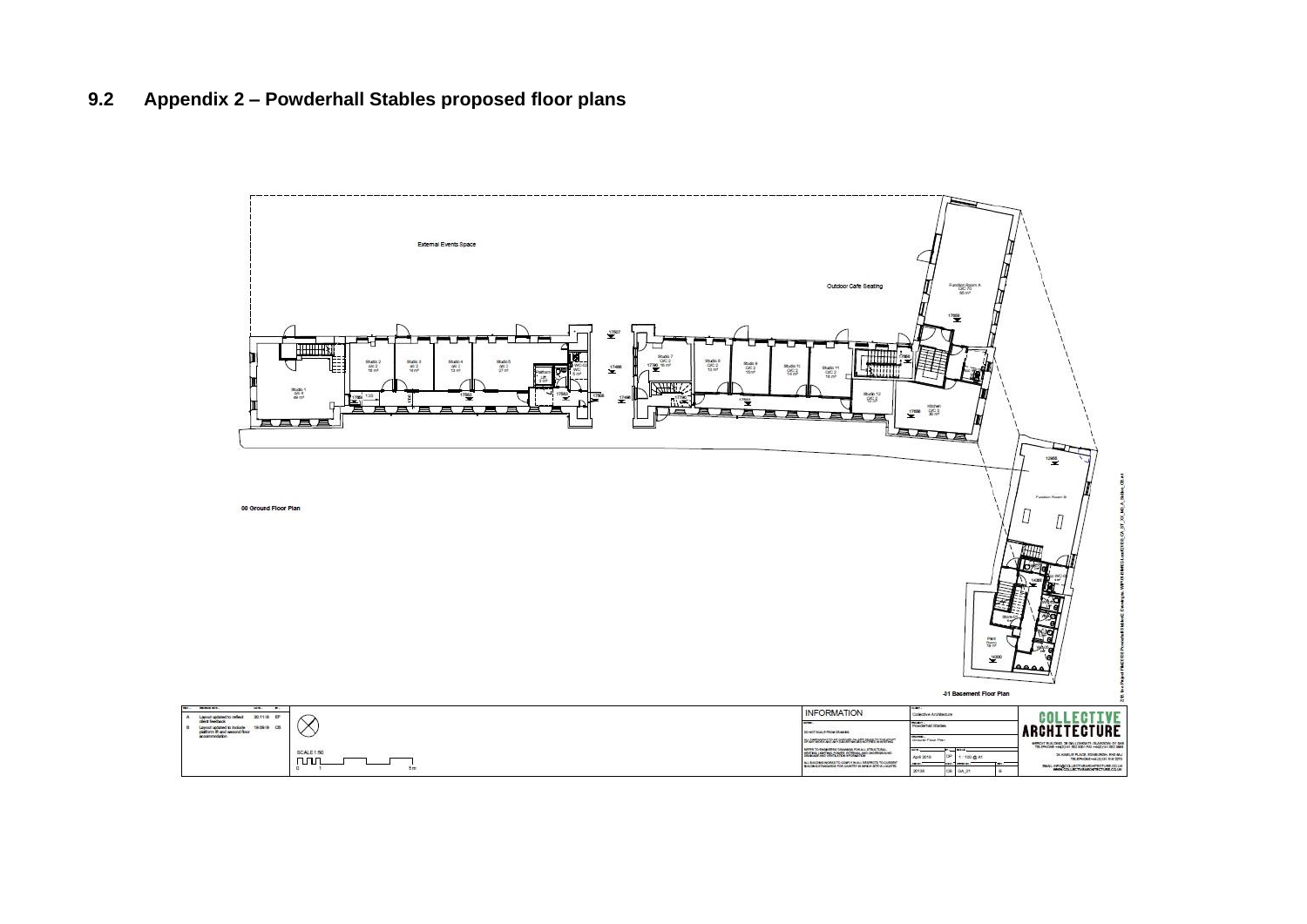